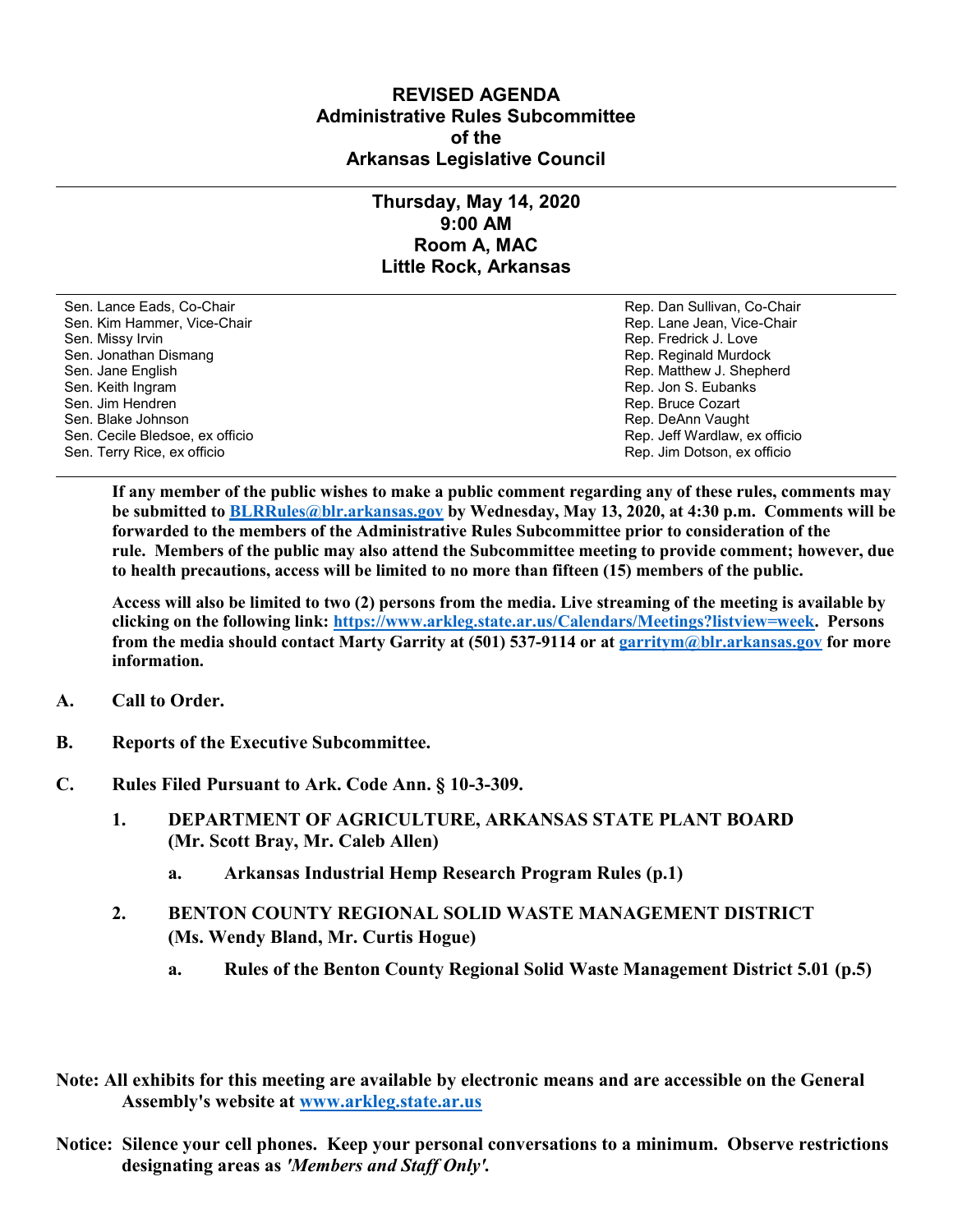- **3. DEPARTMENT OF COMMERCE, ARKANSAS ECONOMIC DEVELOPMENT COMMISSION (Ms. Renee Doty, Ms. Becca Caldwell)**
	- **a. Spay and Neuter Pet Grant Program (p.9)**
- **4. DEPARTMENT OF COMMERCE, STATE INSURANCE DEPARTMENT (Ms. Amanda Gibson)**
	- **a. Verification of Life Insurance Benefits (p.10)**
- **5. DEPARTMENT OF CORRECTIONS, ARKANSAS CORRECTIONAL SCHOOL DISTRICT (Mr. Solomon Graves, Dr. Bill Glover)**
	- **a. Arkansas Correctional School District Dyslexia Screening and Intervention (p.12)**
- **6. DEPARTMENT OF EDUCATION, DIVISION OF ELEMENTARY AND SECONDARY EDUCATION (Ms. Lori Freno, items a – g; Ms. Deborah Coffman, item a; Ms. Stacy Smith, items**  $c - g$ )
	- **a. DESE Rules Governing Standards for Accreditation of Arkansas Public Schools and School Districts (p.14)**
	- **b. DESE Rules Governing Creation of School Districts by Detachment (p.29)**
	- **c. DESE Rules Governing Distance and Digital Learning (p.31)**
	- **d. DESE Rules Governing Grading and Course Credit and Repeals (p.35)**
	- **e. DESE Rules Governing Instructional Materials (p.52)**
	- **f. DESE Rules Governing Required Training for School Board Members (p.54)**
	- **g. DESE Rules Governing Special Education and Related Services, Section 11.00 Discipline Procedures (p.56)**
- **7. DEPARTMENT OF ENERGY AND ENVIRONMENT, DIVISION OF ENVIRONMENTAL QUALITY**
	- **a. Rule 5: Liquid Animal Waste Management Systems**
	- **b. Rule 6: State Administration of the National Pollutant Discharge Elimination System (NPDES)**
- **8. DEPARTMENT OF FINANCE AND ADMINISTRATION, ALCOHOLIC BEVERAGE CONTROL DIVISION (Ms. Doralee Chandler)**
	- **a. Hard Cider Manufacturing Permit (p.57)**
	- **b. Posting of Pregnancy Warning (p.59)**
	- **c. Hard Cider Manufacturer Operations (Title J, Rules 2.77 – 2.84) (p.59)**
	- **d. Unauthorized Manufacture, Sale, Offer, Dispensing, Gift, or Possession of Controlled Beverage (p.60)**
	- **e. Suspension of Permit When No Business Conducted for a Period of Thirty Days; Inactive Status of Permits (p.60)**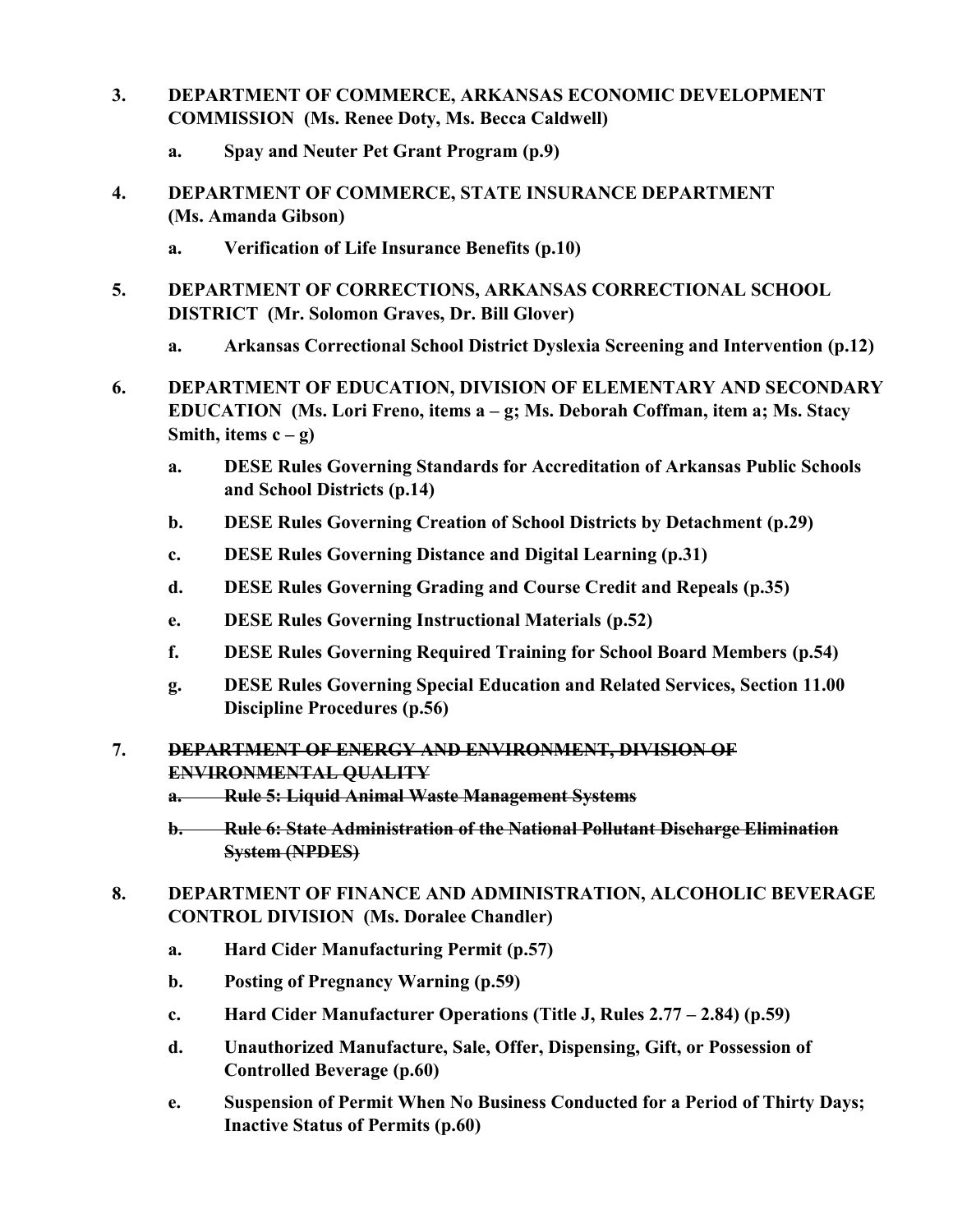- **f. Operation of Microbrewery-Restaurant Private Club (p.61)**
- **g. Information, Statements, and Documents to be Furnished by Applicant (p.62)**
- **h. Allowing Alcoholic Beverages to be Carried from Any On- Premises Alcoholic Beverage Outlet or Private Club (p.62)**
- **i. 3.19(10) B: Persons Under Twenty-One (21); Exceptions (p.63)**
- **j. Temporary Hard Cider Permit (p.64)**
- **k. Definitions (p.65)**
- **l. Grocery Store Off-Premises Wine Permit (p.66)**
- **m. Beer Festival Permit (p.66)**
- **n. Section 25. Abandonment of License (p.67)**
- **o. Combined Restaurant Beer and Wine Permit (p.68)**
- **p. Wine Restaurant On Premises Permit (p.68)**
- **q. Microbrewery-Restaurant Distribution Permit (p.69)**
- **r. Permits Not to be Issued to Premises Within the Following Stated Distances from Church or Schoolhouse (p.69)**
- **s. Limitation on Production (Rule 2.54) (p.70)**
- **t. Labels and Size of Containers to be Approved by Director (Rule 2.19) (p.70)**
- **u. Advertising and Promotion Materials; Exception for Racing Facilities and Nonprofit Entities Holding a Large Attendance Facility Permit (Rule 2.28(13)) (p.71)**
- **9. DEPARTMENT OF FINANCE AND ADMINISTRATION, OFFICE OF CHILD SUPPORT ENFORCEMENT (Ms. Barbara Morris-Williams, Ms. Kimberly Bosshart)**
	- **a. Office of Child Support Enforcement Policy Manual (p.72)**
- **10. DEPARTMENT OF HEALTH, CENTER FOR LOCAL PUBLIC HEALTH (Ms. Laura Shue)**
	- **a. Rules Pertaining to General Sanitation (p.78)**
- **11. DEPARTMENT OF HEALTH, HEALTH FACILITY SERVICES (Ms. Becky Bennett)**
	- **a. Rules for Home Health in Arkansas (p.80)**
	- **b. Rules for Private Care in Arkansas (p.86)**
- **12. DEPARTMENT OF HEALTH, DIVISION OF HEALTH RELATED BOARDS AND COMMISSIONS, ARKANSAS STATE BOARD OF CHIROPRACTIC EXAMINERS (Ms. Laurie Mayhan, Dr. Sarah Hays)**
	- **a. Animal Chiropractic (p.90)**
	- **b. Preceptorship Program (p.91)**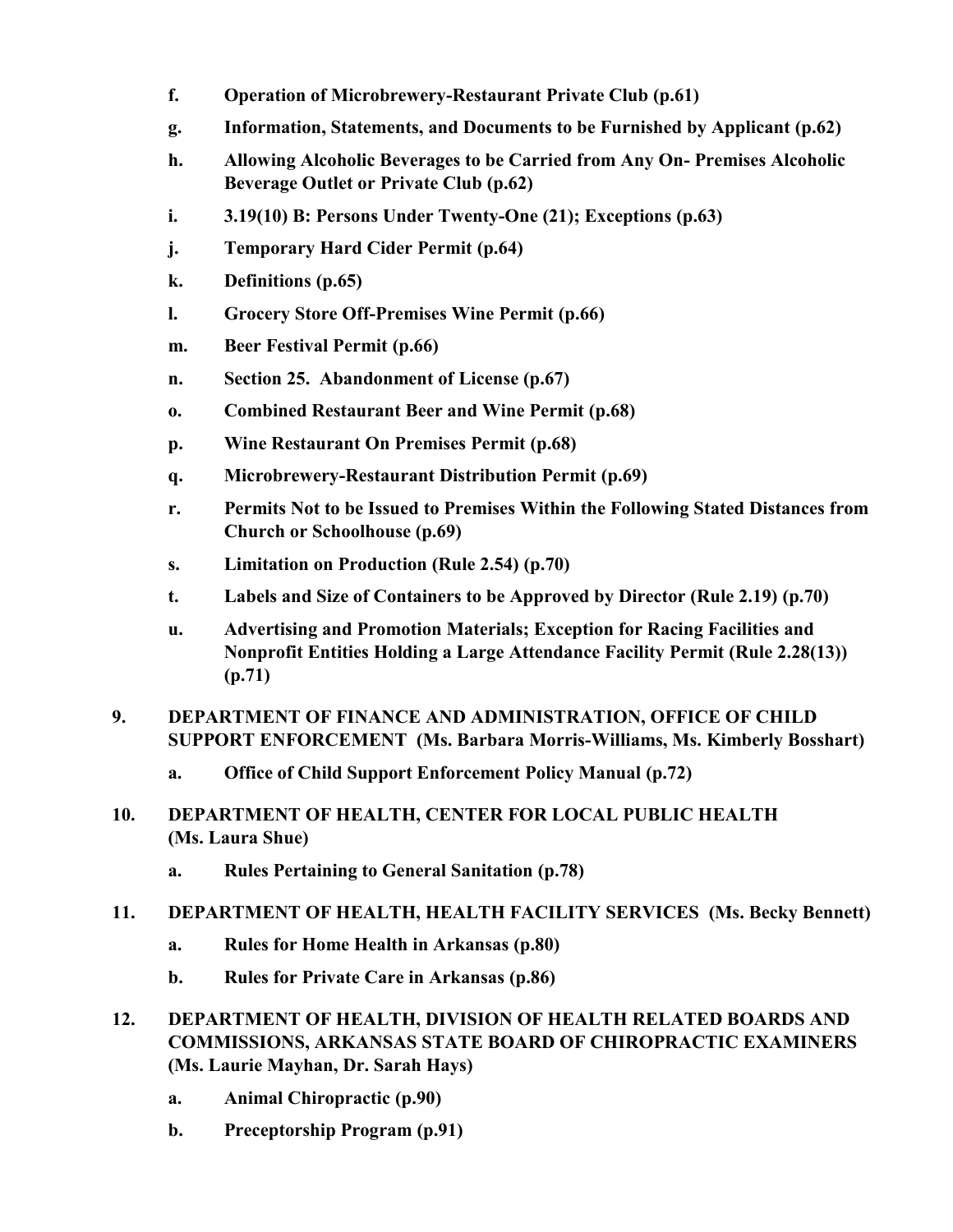- **c. Pre-Licensure Criminal Background Check Waiver Request (p.92)**
- **d. Rules 1, 2, and 3 (p.94)**
- **e. Reciprocity (p.95)**
- **13. DEPARTMENT OF HEALTH, DIVISION OF HEALTH RELATED BOARDS AND COMMISSIONS, BOARD OF PODIATRIC MEDICINE (Dr. John Robinette, Dr. Laurie Tait)**
	- **a. Arkansas Board of Podiatric Medicine Rules (p.97)**
- **14. DEPARTMENT OF HEALTH, PHARMACY SERVICES AND DRUG CONTROL (Ms. Laura Shue)**
	- **a. List of Controlled Substances (p.100)**
- **15. DEPARTMENT OF HUMAN SERVICES, DIVISION OF COUNTY OPERATIONS (DCO) (Mr. Mark White)**
	- **a. Community Services Block Grant Manual FY 2020 & 2021 (p.102)**
- **16. DEPARTMENT OF HUMAN SERVICES, DIVISION OF MEDICAL SERVICES (DMS) (Mr. Mark White, Ms. Janet Mann)**
	- **a. Ambulatory Surgical Center Manual (ASC-1-19) (p.108)**
	- **b. Billing Changes to Global OB (Obstetrics) Services (p.110)**
- **17. DEPARTMENT OF LABOR AND LICENSING, STATE BOARD OF PUBLIC ACCOUNTANCY (Mr. Jimmy Corley)**
	- **a. Board Rule 1 "Definitions" (p.110)**
	- **b. Board Rule 2 "Board Rules and Meetings" (p.112)**
	- **c. Board Rule 3 "Examinations" (p.113)**
	- **d. Board Rule 10 "Registration" (p.116)**
	- **e. Board Rule 13 "Continuing Education" (p.118)**
	- **f. Board Rule 14 "Quality Review" (p.121)**
	- **g. Board Rule 21 "Prelicensure Criminal Background Petition" (p.123)**
- **18. DEPARTMENT OF PUBLIC SAFETY, DIVISION OF ARKANSAS STATE POLICE (Ms. Mary Claire McLaurin)**
	- **a. Used Motor Vehicle Dealer Licensing Rules – Act 820 Amendments (p.125)**
	- **b. Private Investigators & Private Security Agency – Act 820 Amendments (p.126)**
- **19. PUBLIC SERVICE COMMISSION (Mr. Rick Leeper, Ms. Donna Gray)**
	- **a. Anti-Spoofing Rules (p.127)**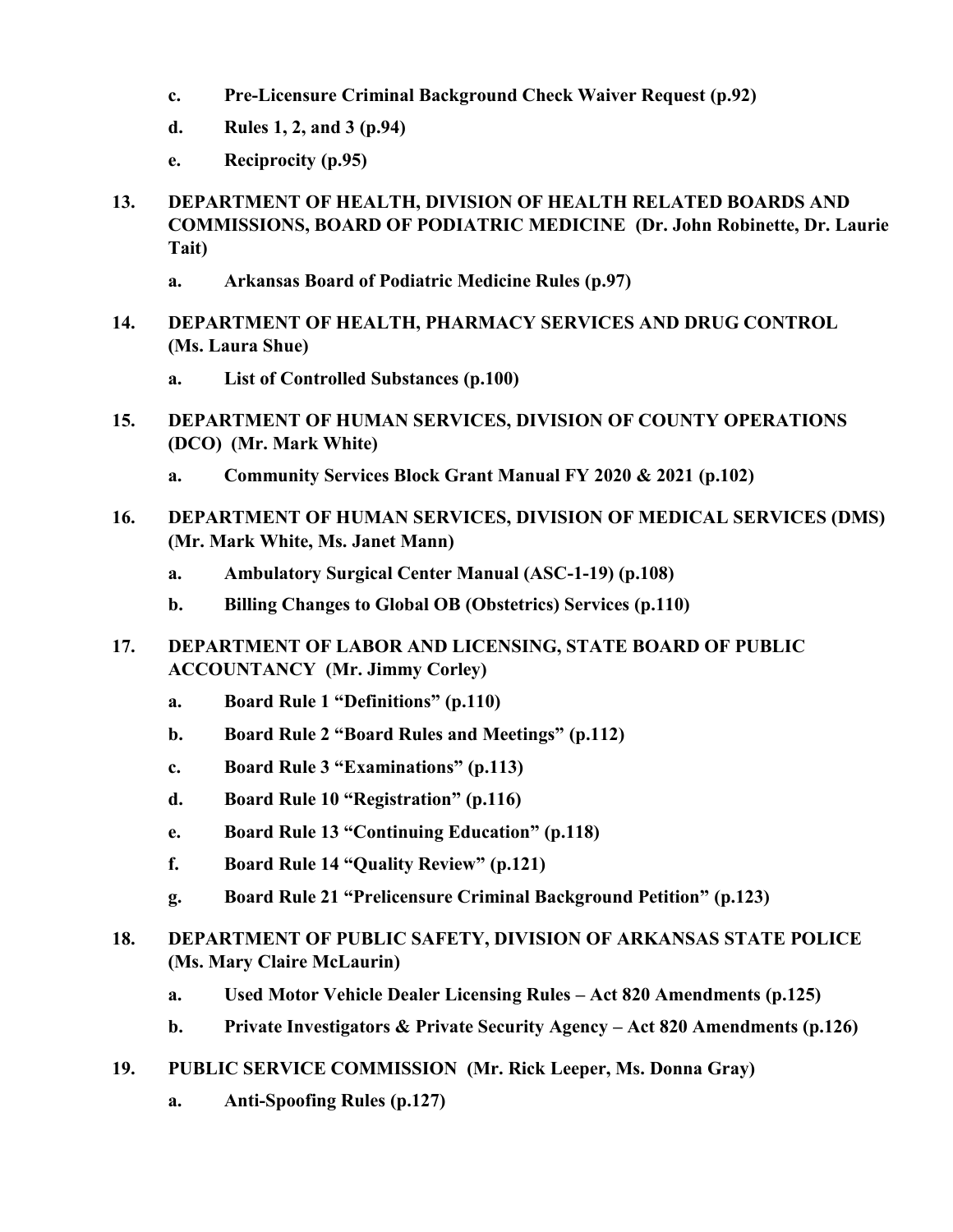- **20. ARKANSAS TEACHER RETIREMENT SYSTEM (Mr. Clint Rhoden, Ms. Martha Miller)**
	- **a. ATRS Rule 6: Membership Rules (p.132)**
	- **b. ATRS Rule 7: Reporting and Eligibility (p.135)**
	- **c. ATRS Rule 8: Purchases and Refunds (p.137)**
	- **d. ATRS Rule 9: Retirement and Benefits (p.139)**
	- **e. ATRS Rule 10: T-DROP and Return to Service (p.141)**
	- **f. ATRS Rule 11: Survivors and Domestic Relations Order (p.143)**
- **D. Proposed Rules Recommending Expedited Process and Procedure for Occupational Licensure Pursuant to Ark. Code Ann. § 17-1-106(c), as Amended by Act 820 of 2019**
	- **1. DEPARTMENT OF AGRICULTURE, ARKANSAS WATER WELL CONSTRUCTION COMMISSION (Mr. Wade Hodge)**
		- **a. Arkansas Water Well Construction Commission Rules**
	- **2. DEPARTMENT OF HEALTH, DIVISION OF HEALTH RELATED BOARDS AND COMMISSIONS, STATE BOARD OF PHARMACY (Mr. John Kirtley, Ms. Brenda McCrady)**
		- **a. Rule 1—General Operations**
		- **b. Rule 2—Pharmacists**
	- **3. DEPARTMENT OF HEALTH, DIVISION OF HEALTH RELATED BOARDS AND COMMISSIONS, STATE BOARD OF PHYSICAL THERAPY (Ms. Nancy Worthen)**
		- **a. State Board of Physical Therapy – Act 820 Amendments**
	- **4. DEPARTMENT OF LABOR AND LICENSING, DIVISION OF OCCUPATIONAL & PROF. LICENSING BOARDS AND COMMISSIONS, APPRAISER LICENSING AND CERTIFICATION BOARD (Ms. Diana Piechocki)**
		- **a. Appraiser Licensing and Certification Board – Act 820 Amendments**
	- **5. DEPARTMENT OF LABOR AND LICENSING, DIVISION OF OCCUPATIONAL & PROF. LICENSING BOARDS AND COMMISSIONS, ELEVATOR SAFETY BOARD (Ms. Denise Oxley)**
		- **a. Rules of the Elevator Safety Board**
	- **6. DEPARTMENT OF LABOR AND LICENSING, DIVISION OF OCCUPATIONAL & PROF. LICENSING BOARDS AND COMMISSIONS, BOARD OF LICENSURE FOR PROFESSIONAL ENGINEERS AND PROFESSIONAL SURVEYORS (Ms. Heather Richardson, Ms. Denise Oxley)**
		- **a. Rules of the Board of Licensure for Professional Engineers and Professional Surveyors**